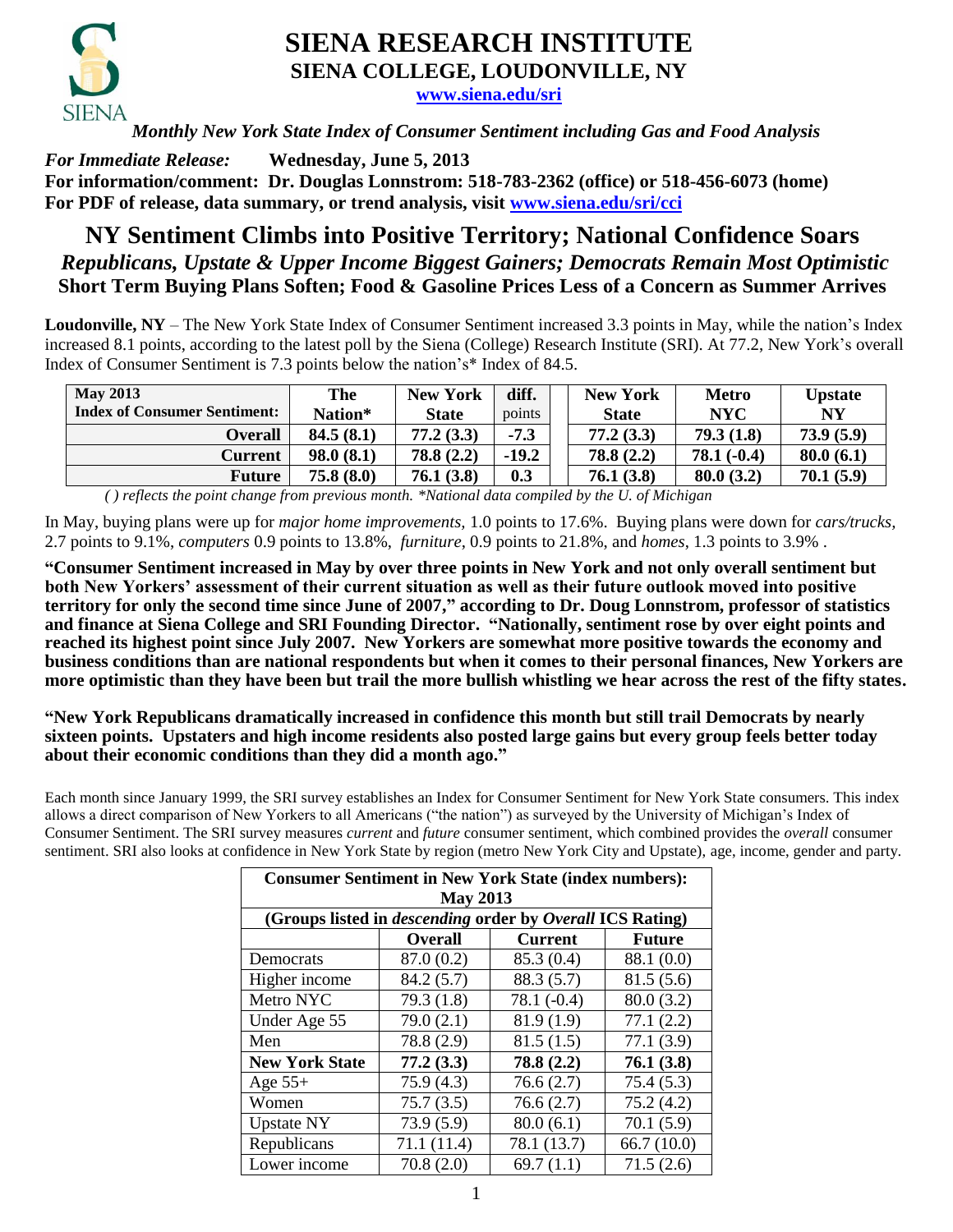| <b>Index of Consumer Sentiment and Buying Plans; Summary of Last Six Years</b> |                |                                    |               |                     |          |                  |              |                   |  |  |  |
|--------------------------------------------------------------------------------|----------------|------------------------------------|---------------|---------------------|----------|------------------|--------------|-------------------|--|--|--|
|                                                                                |                | <b>Index of Consumer Sentiment</b> |               | <b>Buying Plans</b> |          |                  |              |                   |  |  |  |
|                                                                                | <b>Overall</b> | <b>Current</b>                     | <b>Future</b> | Car/                |          |                  |              | <b>Major Home</b> |  |  |  |
|                                                                                | <b>Index</b>   | <b>Index</b>                       | <b>Index</b>  | <b>Truck</b>        | Computer | <b>Furniture</b> | Home         | Improvement       |  |  |  |
| <b>May 2008</b>                                                                | 55.7           | 60.3                               | 52.8          | 8.5%                | 10.8%    | 16.8%            | 3.7%         | 16.9%             |  |  |  |
| <b>May 2009</b>                                                                | 67.6           | 65.6                               | 68.9          | 11.0%               | 10.5%    | 17.9%            | 3.0%         | 13.8%             |  |  |  |
| <b>May 2010</b>                                                                | 68.0           | 70.5                               | 66.4          | 11.7%               | 16.3%    | 18.7%            | 4.7%         | 17.8%             |  |  |  |
| <b>May 2011</b>                                                                | 67.6           | 65.2                               | 69.1          | 11.2%               | 14.4%    | 17.8%            | 3.2%         | 14.2%             |  |  |  |
| <b>May 2012</b>                                                                | 76.6           | 76.2                               | 76.9          | 12.9%               | 13.9%    | 19.5%            | 5.7%         | 16.6%             |  |  |  |
| <b>May 2013</b>                                                                | 77.2           | 78.8                               | 76.1          | 9.1%                | 13.8%    | 21.8%            | 3.9%         | 17.6%             |  |  |  |
|                                                                                | 79.4           | 78.8                               | 80.8          | 14.1%               | 19.2%    | 23.9%            | 5.7%         | 18.0%             |  |  |  |
| <b>Highest</b>                                                                 | (Nov 12)       | (May 13)                           | (Oct 12)      | (Nov 12)            | (Nov 12) | (Nov 12)         | (May 12)     | (Mar 10)          |  |  |  |
|                                                                                | 51.6           | 49.7                               | 49.9          | 7.0%                | 7.4%     | 10.3%            | 2.0%         | 10.9%             |  |  |  |
| Lowest                                                                         | (Oct 08)       | (Oct 08)                           | (Jun 08)      | (Aug 10)            | (Oct 08) | (Nov 08)         | (Jul 10 $\&$ | (Nov 08)          |  |  |  |
|                                                                                |                |                                    |               |                     |          |                  | Aug $10$ )   |                   |  |  |  |

**"Despite sentiment increasing across New York due in part to high flying stock prices, increasing housing values and rising job security, New Yorkers plans to purchase most major consumer goods dipped in May. Much of the pent up demand may have already been expressed and this recovery remains tempered by the deep caution consumers have developed after years of swallowing bitter financial pills.**

**"Not surprisingly concern about food and gas prices dropped slightly but all are much higher than they were five years ago. Still, fewer than six out of ten New Yorkers are worried about gas prices and fewer than seven out of ten are now concerned about food prices," according to Dr. Lonnstrom.**

## **Gas and Food Price Analysis**

Fifty-seven percent of all New Yorkers say that current gasoline prices are having a very serious or somewhat serious impact on their financial condition. Sixty-eight percent of state residents indicate that the amount of money they spend on groceries is having either a very serious or somewhat serious impact on their finances. Forty-nine percent of state residents say that both gasoline and food prices are having either a somewhat or very serious impact on their finances.

The following chart shows the percentage of New York State residents that report a hardship from 1) gasoline prices, 2) food prices, and 3) both gas and food prices from June 2008 through May 2013.



**Percentage of New Yorkers Expressing Gas, Food and Gas and Food Hardship, 2008 - 2013**

**The SRI Index of Consumer Sentiment was conducted in May 2013 by random telephone calls to 813 New York State residents over the age of 18. As consumer sentiment is expressed as an index number developed after statistical calculations to a series of questions, "margin of error" does not apply. Buying plans, which are shown as a percentage based on answers to specific questions, do have a margin of error of + 3.4 points. For more information or comments, please call Dr. Doug Lonnstrom, at 518-783-2362. Survey cross-tabulations and buying plans can be found a[t www.siena.edu/sri/cci.](http://www.siena.edu/sri/cci) SRI is an independent, non-partisan research institute. SRI subscribes to the American Association of Public Opinion Research (AAPOR) Code of Professional Ethics and Practices.**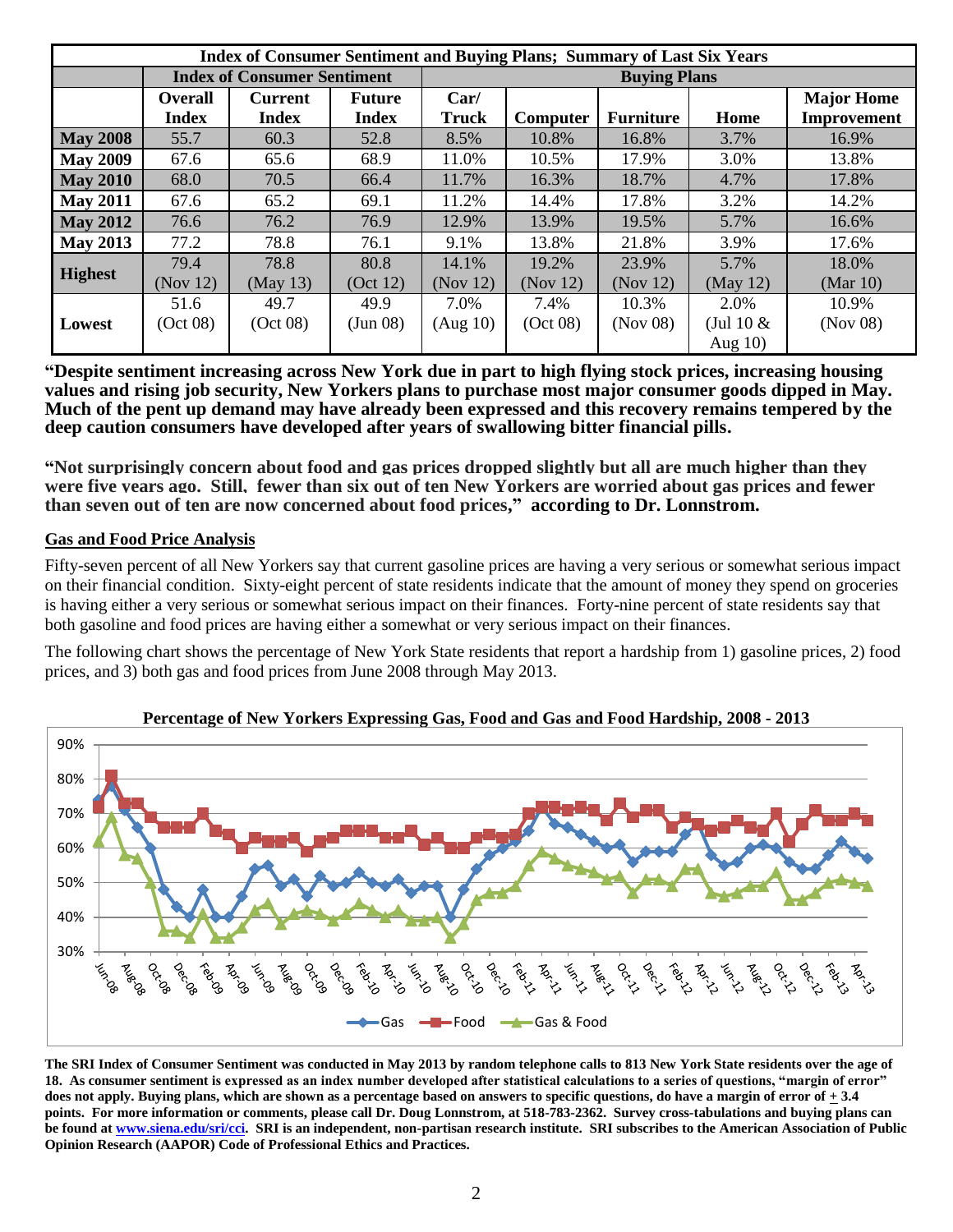